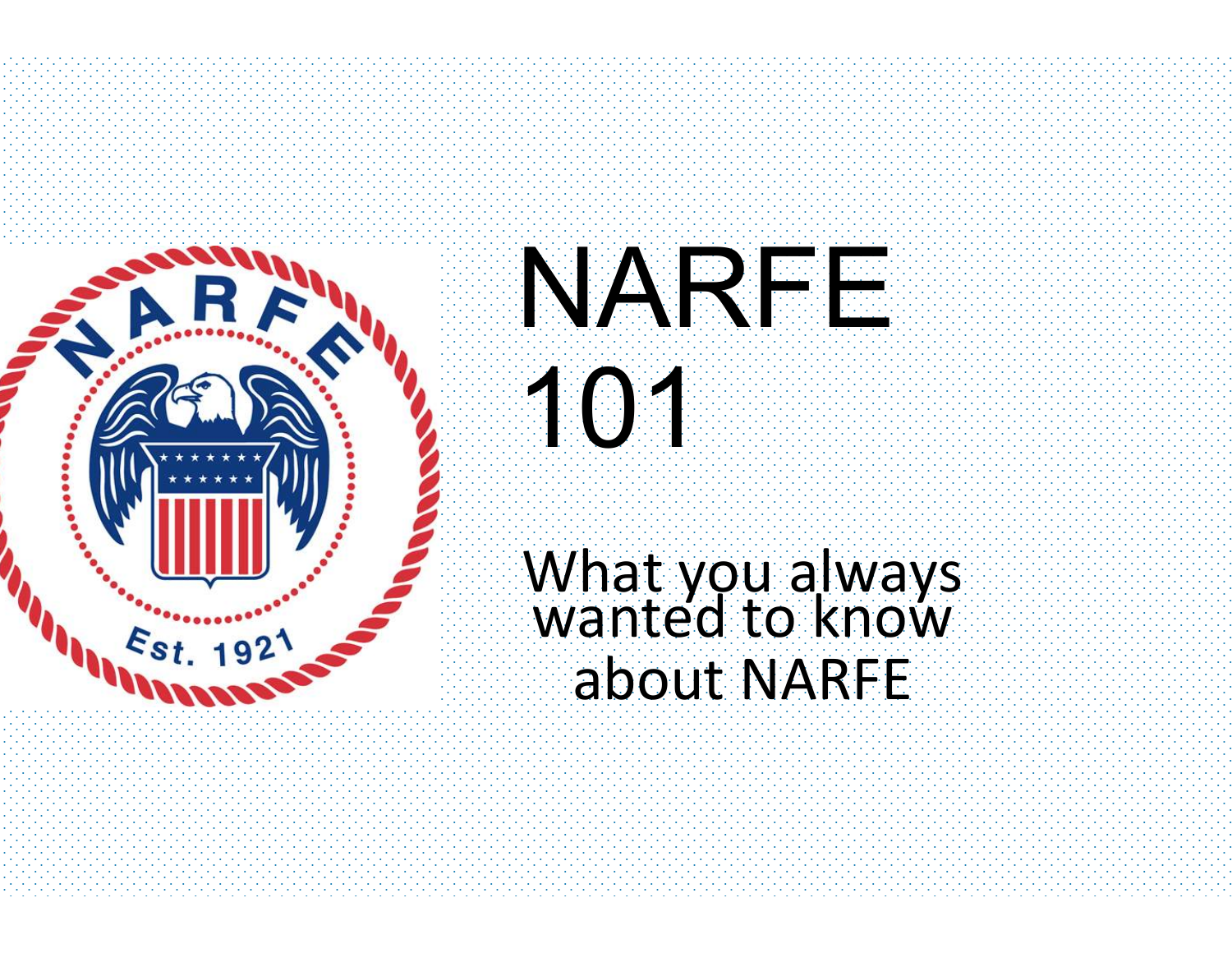

## NARFE HEADQUARTERS

606 NORTH WASHINGTON STREET

ALEXANDRIA, VIRGINIA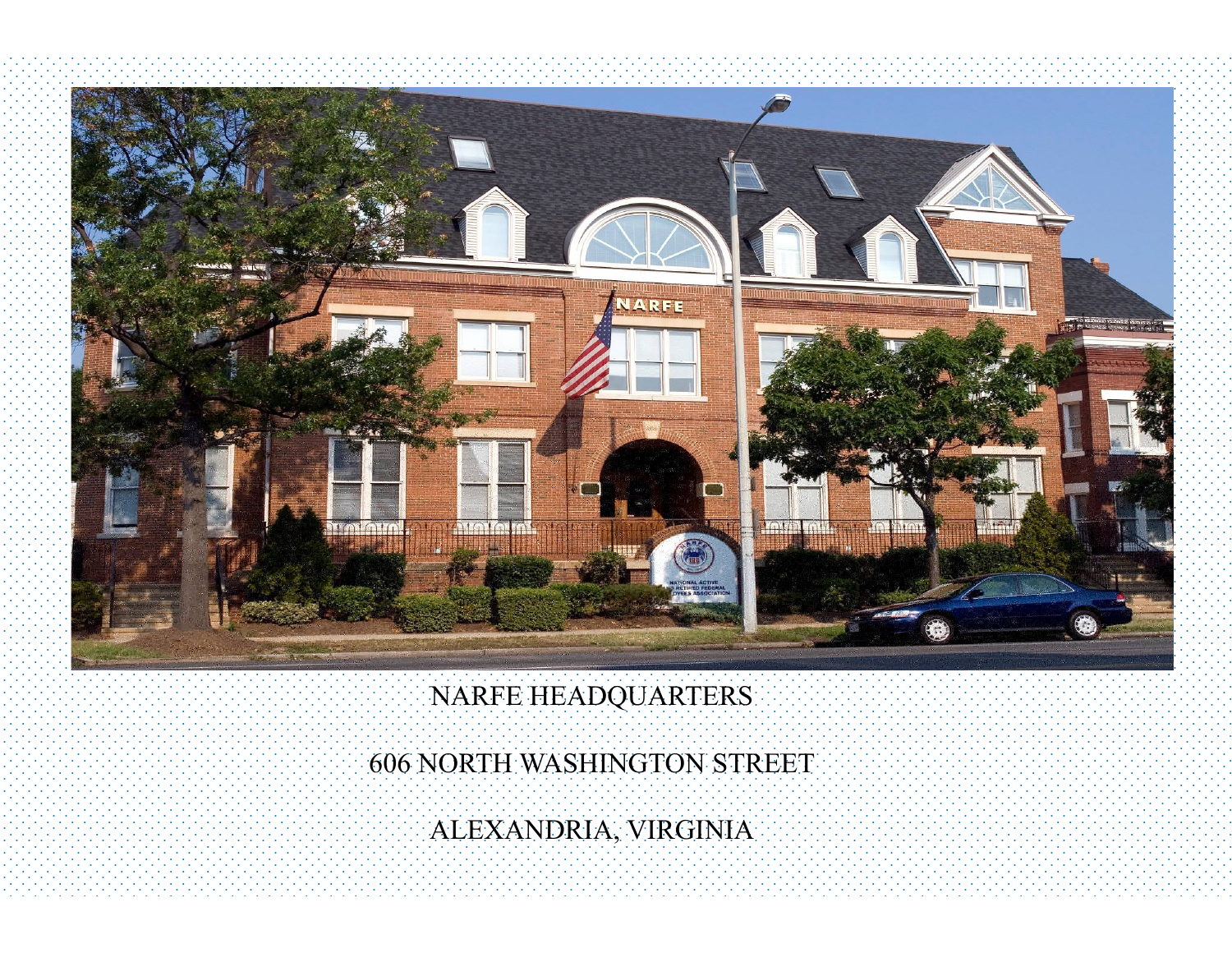## **NARFE ORGANIZATIONAL STRUCTURE**

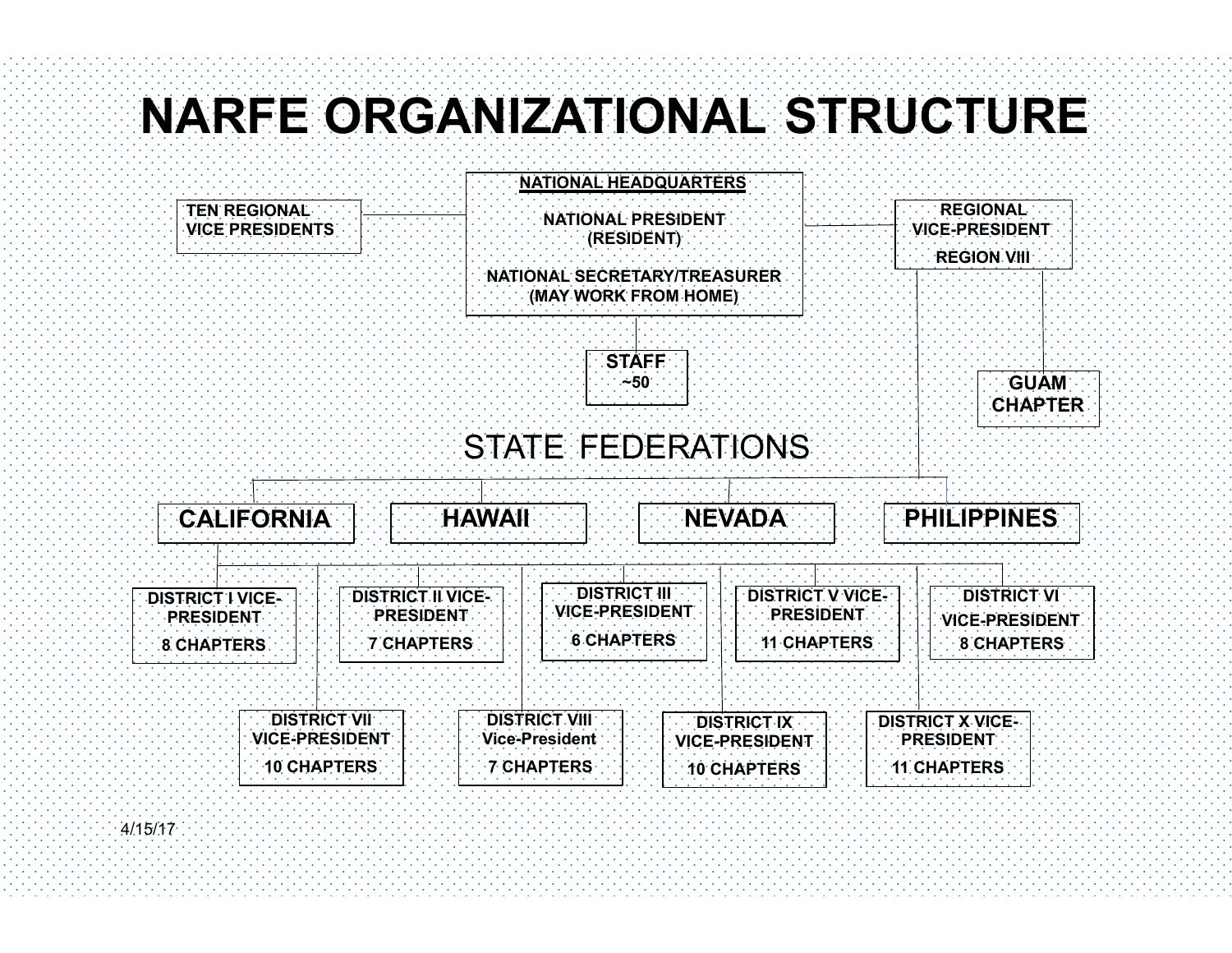## NARFE Headquarters

Located in Alexandria VA

Contains the offices of the National President and the National Secretary/Treasurer The National President is a resident officer, to be available to work with Congress (however, the National Executive Board has voted to allow the Secretary/Treasurer to be a non-resident officer)

NARFE consists of 54 Federations

Comprised of the 50 States (each State is a Federation) and the Republic of the Philippines, Republic of Panama, the Territories of Puerto Rico, the Virgin Islands and the Chapters located in the District of Columbia. Federations are comprised of 5 chapters, or more

NARFE employs 50 Staff Members including a Legislative Director and a Federal Benefits Director

NARFE is divided into Ten Regions represented by a Regional Vice President, elected biennially for each Region

NARFE has 1,127 Local Chapters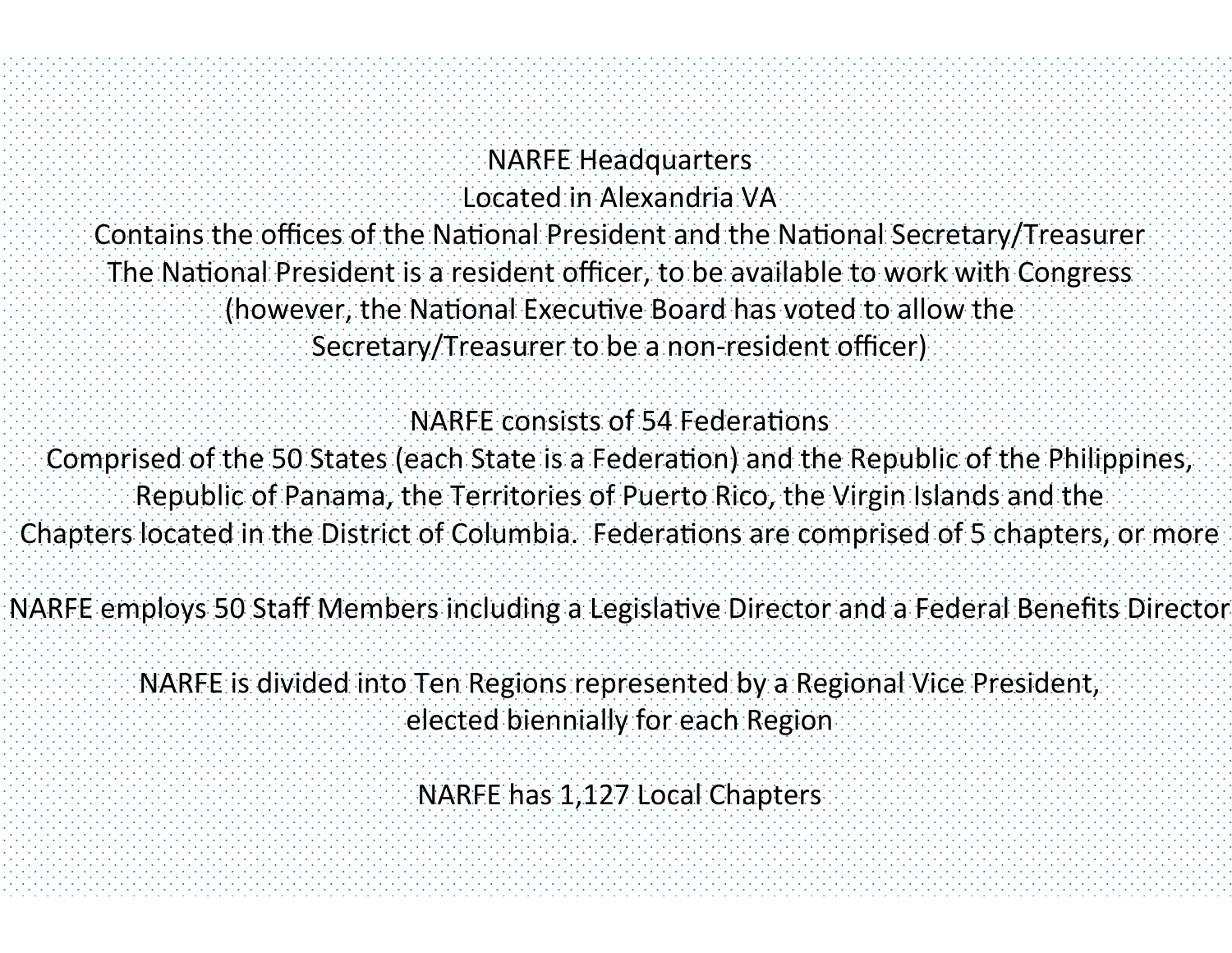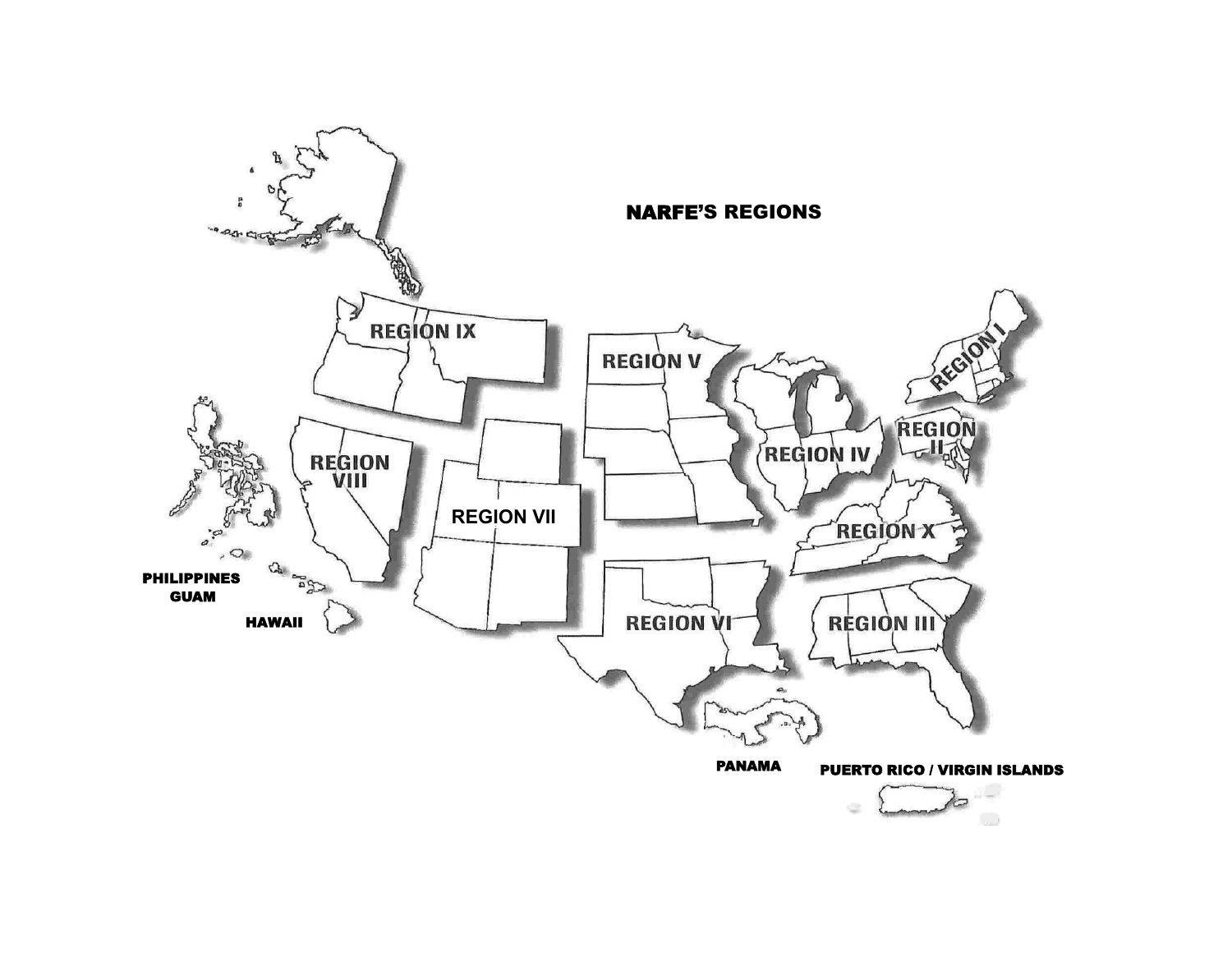